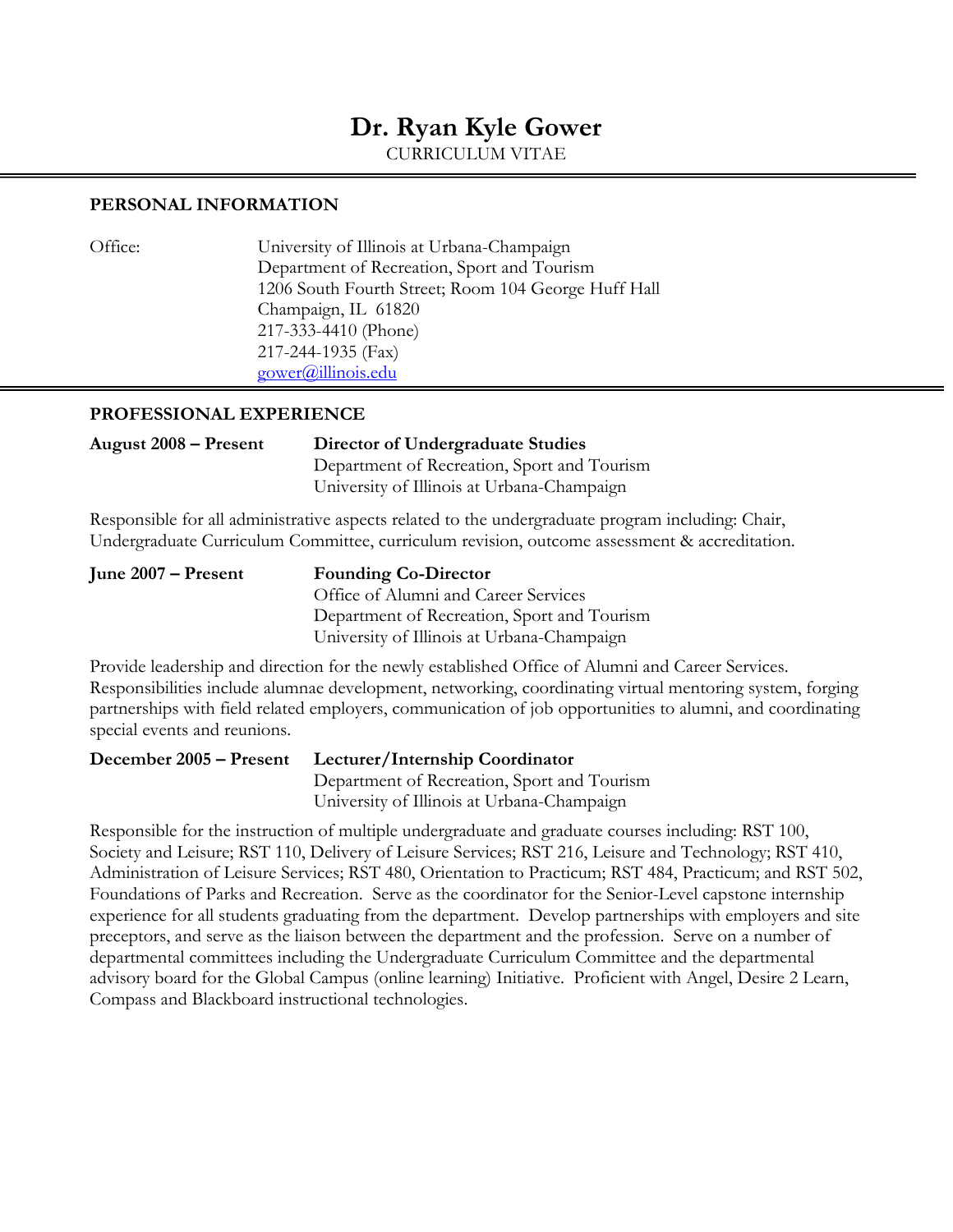#### **PROFESSIONAL EXPERIENCE** (continued)

| Fall 2003 – Present | Instructor                                 |  |
|---------------------|--------------------------------------------|--|
|                     | <b>Bridge Transition Program</b>           |  |
|                     | College of Liberal Arts and Sciences       |  |
|                     | University of Illinois at Urbana-Champaign |  |

Undergraduate instructor for RST 100, Society and Leisure and RST 110, Delivery of Leisure Services. Served as an instructor for students from diverse racial and socioeconomic backgrounds to assist them in developing the skills necessary to excel in post-secondary education. Developed courses with high-levels of student/instructor interaction, incorporating alternative educational pedagogies, and increased emphasis on communication and analytical skills. Students enrolled in the Transition Program have been identified as having tremendous academic potential, but significant weaknesses that might jeopardize their academic success without exposure to mentoring and additional academic assistance.

#### **July 1999 – December 2005 Academic Advisor/Lecturer** College of Applied Health Sciences University of Illinois at Urbana-Champaign

Responsible for all aspects of academic advising in the Department of Recreation, Sport and Tourism. A partial list of duties include: Assessment of students' academic preparation and placement into appropriate courses on campus, charting and monitoring student progress toward degree completion, approve or deny applications for transfer or re-admission into the department, provide career and internship counseling to undergraduate students, answer student questions regarding departmental or university resources, review and clear undergraduate degrees upon completion of curriculum, promote the department and its programs at various campus and community events, advise the department and college on issues of accreditation and curriculum revision. Instructor for RST 101; Orientation to Recreation, Sport and Tourism. Instructed students on issues related to university & department history; campus resources; time management skills, curriculum and graduation requirements; internship opportunities; career opportunities; job search strategies; and graduate school opportunities. Served on various departmental, college, state and university committees including the Undergraduate Curriculum Committee, Campus Career Counsel, Student Affairs Advisory Panel, and the Departmental Awards Committee.

#### **Fall 1997 – Summer 1999 Teaching Assistant**

Department of Leisure Studies University of Illinois at Urbana-Champaign

Served as the teaching assistant for RST 280, Orientation to Practicum; RST 310, Administration of Leisure Services; and RST 484, Practicum. Taught classes, graded papers, and established linkages between the department and professional organizations. Reworked and revised the internship program assignments and reporting schedule. Assisted more than 150 students in finding internships to fulfill their graduation requirements.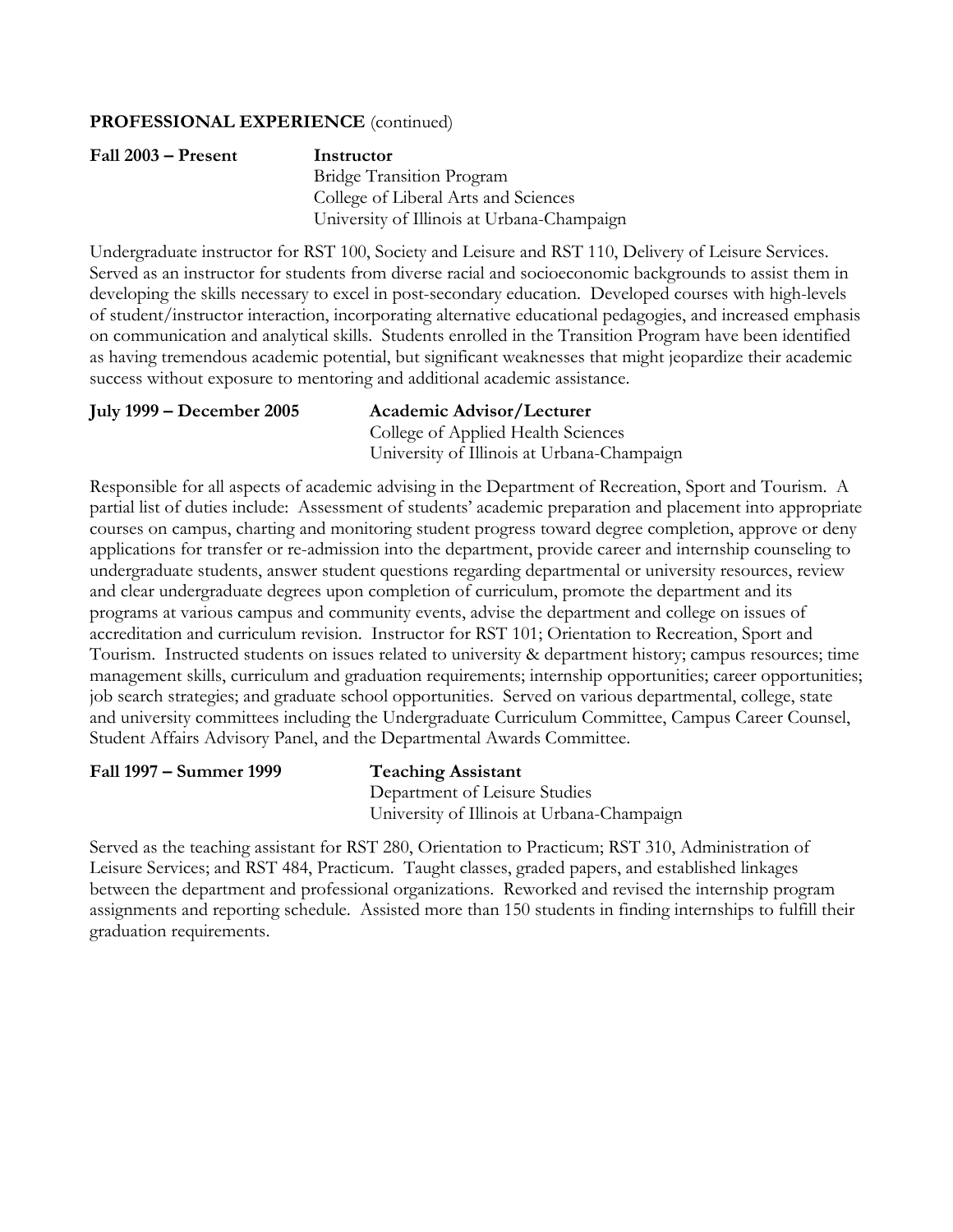#### **PROFESSIONAL EXPERIENCE** (continued)

## **Summer 1998 Assistant Project Manager**

 Illinois Rural Recreation Development Project University of Illinois at Urbana-Champaign

Coordinated the Illinois Rural Recreation Development Project's (IRRDP) summer initiatives. Activities included: Searching for and hiring of Recreation Directors and Youth Recreation Leaders. Planned, implemented and evaluated the summer training for project staff. Guided Recreation Leaders in the programming of their summer camps and special activities. Evaluated camps for safety and quality of supervision. Worked with local city governments in developing long term goals and objectives for the development of a sustainable recreation plan. Developed marketing and public relation pieces for local television and radio stations promoting the IRRDP and the Department of Recreation, Sport and Tourism. Worked closely with several members of the Illinois House of Representatives, philanthropists, and local businesses to procure funding for the program.

**Summer 1997 Recreation Director** 

 Illinois Rural Recreation Development Project University of Illinois at Urbana-Champaign

Served as the Recreation Director for the city of Edinburg, Illinois. Planned, implemented and evaluated recreational programs and events for 70 children. Supervised three Youth Recreation Leaders, and worked with various business organizations and state agencies to raise more than \$5,000 to fund recreational activities for children from financially underprivileged homes. Assisted the city in developing a grant proposal which resulted in partial financing to purchase a two acre park and new playground equipment.

**Summers 1994, 1995, 1996 Assistant Director; Summer Camps**  Champaign Park District

Worked in cooperation with three other full-time assistant directors to oversee operation of 12 summer camps at 5 different locations. Responsible for interviewing and hiring, training, and supervising staff of more than 70 part-time counselors. Processed payroll and developed marketing materials to be distributed to parents. Inventory management and allocation of materials needed for daily operations. Planned and implemented recreational activities ranging from sport leagues to math marathons for summer campers.

### **EDUCATION**

### **University of Illinois at Urbana-Champaign**

Ph.D., Leisure Behavior

Dissertation topic: The Senior Year Experience of Students in Recreation, Sport and Tourism; Exploring Internships as a Means of Personal and Academic Development.

### **University of Illinois at Urbana-Champaign**

Master of Science, Recreation Management Thesis topic: Leisure and Recreation in Rural Settings

### **University of Illinois at Urbana-Champaign**

Bachelor of Science, Leisure Studies

Concentration in Program Management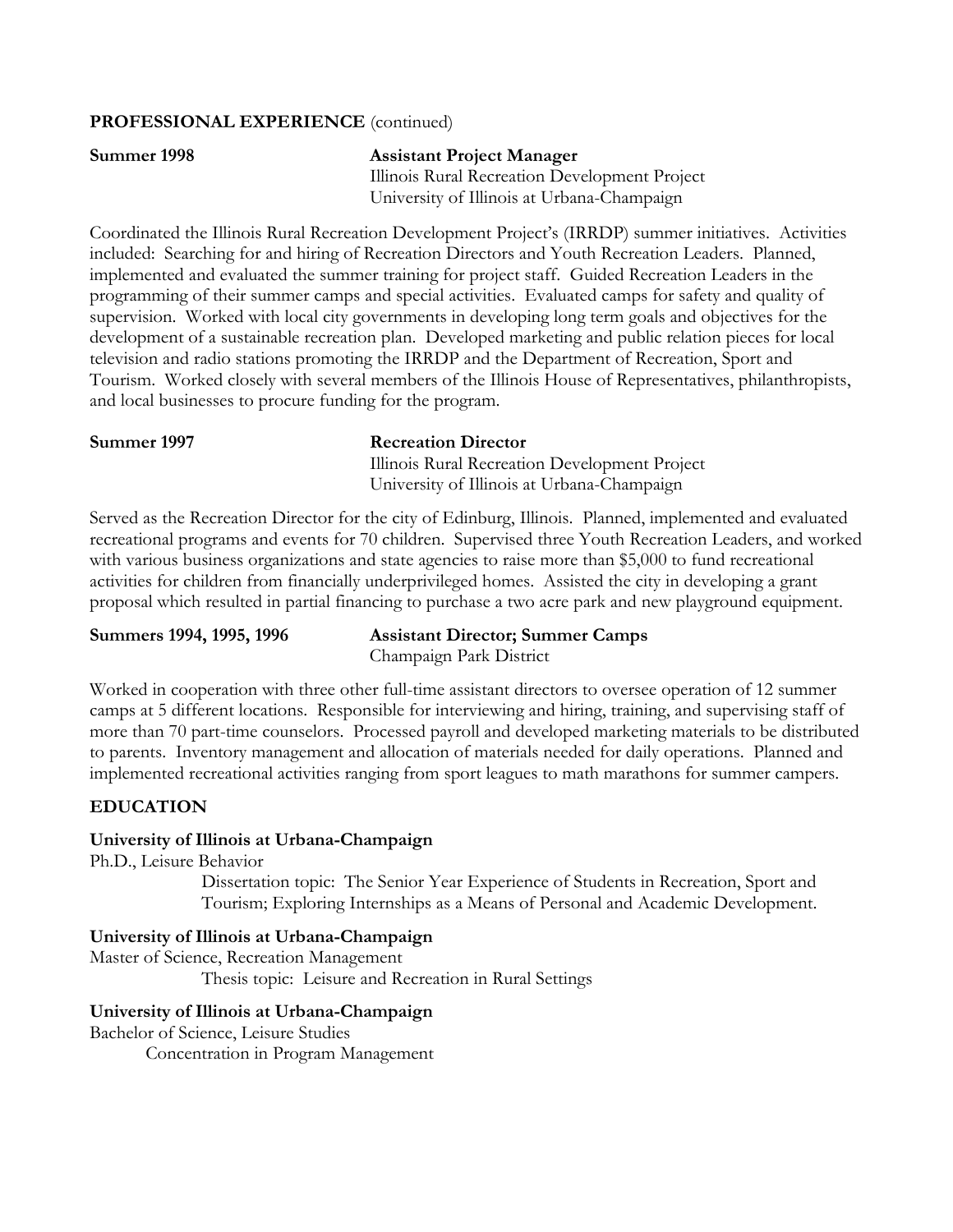### **PROFESSIONAL AFFILIATIONS**

Member, National Recreation and Park Association (NRPA) Member, Illinois Park and Recreation Association (IPRA) Member, Resort and Commercial Recreation Association (RCRA) Member, National Society for Experiential Education (NSEE) Member, International Special Events Society (ISES) Member, National Intramural and Recreational Sport Association (NIRSA) Member, National Academic Advising Association (NACADA) Member, Illinois Academic Advising Commission (ILLIAC) Life Member, University of Illinois Alumni Association

### **RECOGNITIONS AND ACHIEVEMENTS**

- 2007 Recipient of the Campus Award for Excellence in Undergraduate Teaching; University of Illinois at Urbana-Champaign
- 2007 Recipient of the Excellence in Undergraduate Instruction Award; College of Applied Health Sciences
- 2004 Recipient of the Excellence in Undergraduate Advising Award; College of Applied Health Sciences
- 2002 Recipient of the Association for Sport, Tourism and Recreation (STAR) Faculty Appreciation Award
- 1999 Recipient of the Master of Science Graduate Student Award
- 1997 Recipient of the Teaching Assistant of the Year Award
- 1996 Elected Vice President for the Association for Leisure and Recreation (ALR)
- 1995 Elected Treasurer for the Association for Leisure and Recreation (ALR)

### **Named to the "Incomplete List of Teachers Ranked as Excellent by Their Students"**

2007, Spring – Recreation, Sport and Tourism 110A & B, Delivery of Leisure Services 2006, Fall – Recreation, Sport and Tourism 216, Technology and Leisure 2006, Fall – Recreation, Sport and Tourism 110A, Delivery of Leisure Services 2006, Fall – Recreation, Sport and Tourism, 110B, Delivery of Leisure Services 2006, Fall – Recreation, Sport and Tourism 100B, Society and Leisure 2006, Spring – Recreation, Sport and Tourism 110A, Delivery of Leisure Services 2006, Spring – Recreation, Sport and Tourism 110B, Delivery of Leisure Services 2006, Spring - Recreation, Sport and Tourism 216, Technology and Leisure 2005, Fall- Recreation, Sport and Tourism 100; Society and Leisure 2005, Fall – Recreation, Sport and Tourism 110A, Delivery of Leisure Services 2005, Fall - Recreation, Sport and Tourism 216, Technology and Leisure 2004, Spring – Leisure Studies 100B, Society and Leisure (Bridge Transition Section) 2002, Spring – Leisure Studies 199CM, Orientation to Leisure Studies 2001, Fall – Leisure Studies 210, Human Resource Management in Leisure Services 2000, Spring – Leisure Studies 199CM, Orientation to Leisure Studies

### **CONFERENCE PRESENTATIONS**

 Bregel, B., and Gower, R. "Students! Is Grad School in your Future?" Illinois Park and Recreation Association Annual Conference, Chicago, IL, January 2008.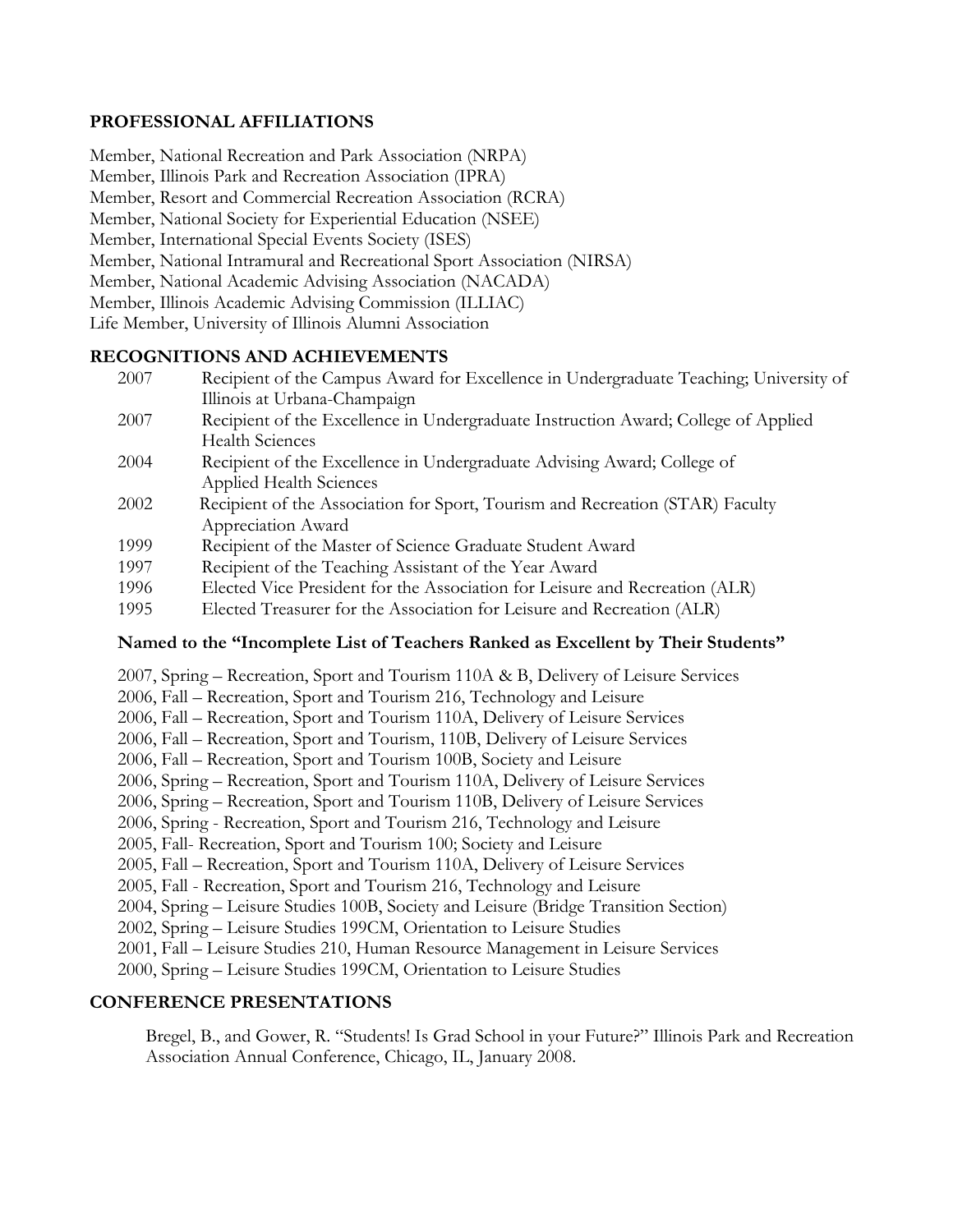#### **CONFERENCE PRESENTATIONS** (continued)

 Gower, Ryan K. "Advising Students for Success; Education and Attainment". Illinois Academic Advising Association Annual Conference, Chicago, IL, April 2004.

Gower, Ryan K., and Firkins, Carol A. "Quality Advising; Foundations for New Advisors". National Academic Advising Association Annual Conference, Dallas, TX, November 2003.

 Gower, Ryan K. "Quality Internships for Students; What to Look for and Where to Begin." Illinois Academic Advising Association Annual Conference, Bloomington, IL October 2002.

 Gower, Ryan K. "Internships as a Developmental Tool." Campus Academic Advisory Commission (CAAC), Champaign, IL, April 2000.

 Gower, Ryan K., and Brademas, David J. "Internships; The Good, The Bad, and The Ugly." National Recreation and Park Association Annual Conference, Nashville, TN, October 1999.

 Gower, Ryan K., and Brademas, David J. "Internships; The Good, The Bad, and the Ugly." Illinois Park and Recreation Association Annual Conference, Chicago, IL, December 1998.

 Gower, Ryan K., and Brademas, David J. "The Student Perspective on Internships." National Recreation and Park Association Annual Conference, Kansas City, MO, October, 1997.

#### **CLASSES INSTRUCTED**

| <b>Fall 2008</b> | RST 110 (274 Students)<br>RST 393 RG (2 Students)<br>RST 484 (17 Students) | RST 216 (65 Students)<br>RST 480 (57 Students)<br>RST 502 (18 Students)  |
|------------------|----------------------------------------------------------------------------|--------------------------------------------------------------------------|
| Summer 2008      | RST 484 (67 Students)                                                      |                                                                          |
| Spring 2008      | RST 100 (34 Students)<br>RST 480 (34 Students)                             | RST 110 (254 Students)<br>RST 484 (56 Students)                          |
| Fall 2007        | RST 110 (263 Students)<br>RST 393 RG (3 Students)<br>RST 480 (57 Students) | RST 216 (61 Students)<br>RST 410 (65 Students)<br>RST 484 (7 Students)   |
| Spring 2007      | RST 110 (275 Students)<br>RST 480 (56 Students)                            | RST 216 (63 Students)<br>RST 484 (52 Students)                           |
| <b>Fall 2006</b> | RST 100 (34 Students)<br>RST 216 (67 Students)<br>RST 484 (12 Students)    | RST 110 (234 Students)<br>RST 480 (65 Students)                          |
| Summer 2006      | RST 100 (26 Students)                                                      | RST 484 (54 Students)                                                    |
| Spring 2006      | RST 110 (245 Students)<br>RST 480 (61 Students)                            | RST 216 (54 Students)<br>RST 484 (51 Students)                           |
| <b>Fall 2005</b> | RST 100A (231 Students)<br>RST 110 (216 Students)<br>RST 480 (34 Students) | RST 100B (22 Students)<br>RST 216 (45 Students)<br>RST 484 (23 Students) |